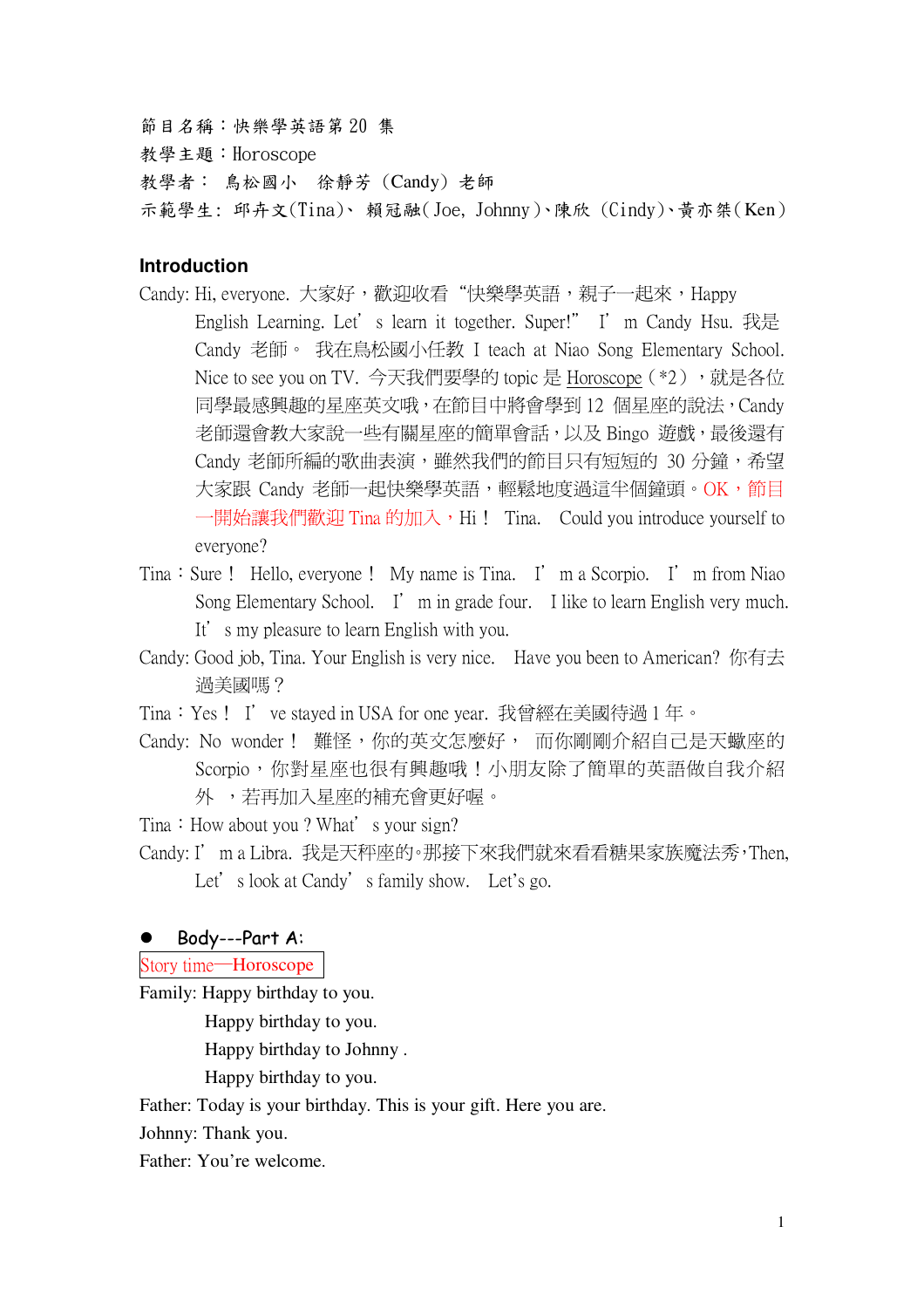- Johnny: My birthday is on July 16<sup>th</sup>. 我的生日是 7 月 16 日, 所以我是巨蟹座的, 那爸爸!巨蟹座的英文怎麼說? 那爸爸你又是什麼星座的啊?要怎麼 間呢?
- Father: 星座? Star.....欸呀!我也不知道,那我們一起去問 Candy 老師吧! OK ! Let's go.
- Candy: 剛剛小朋友的表演是不是很有趣呢?而劇中 Johnny 所問的問題正是許多 小朋友心中的疑問。星座的問法很簡單就是 What is your sign? (\*2) sign 是星座. 符號的意思。回答則為 I'm a Libra (\*2). 我是天秤座的。 小朋友是不是很容易學呢?若要問其他人的星座只要將 your 改成 her 、his 或是 Tina's 即可。例如:What's your mother's sign, Tina?
- Tina: She's a Virgo. 那麼各個星座的英文怎麼說呢?
- Candy: 12 星座是依每個人國曆的生日來分,是古希臘占星學家將太陽一年在空 中運行的軌道,分成12宮。現在就讓 Candy 老師一一來介紹, Please take out your pencil and paper, and write them down. 請小朋友拿出紙筆來, 將每 一個星座抄下來,尤其是你自己所屬的星座喔。

第一宮的星座為 Aries A-r-i-e-s Aries 牡羊座,是3月21日至4月20 日之間出生的人。第二宮的星座為 Taurus T-a-u-r-u-s Taurus 金牛座,是 4月21日至5月22日之間出生的人。

第三宮的星座為 Gemini G-e-m-i-n-i Gemini 雙子座, 從5月23日至6 月21日生的人。第四宮的星座為 Cancer C-a-n-c-e-r Cancer 百蟹座, 為6月22日至7月22日之間出生的人。第五宮的星座為 Leo L-e-o Leo 獅子座,從7月23日至8月22日生的人均是。第六宮的星座為 Virgo V-i-r-g-o Virgo 處女座,是8月23日至9月22日之間出生的人。第七 宮的星座為 Libra L-i-b-r-o Libra 天秤座, 為9月23日至10月22日 之間出生的人。第八宮的星座為 Scorpio S-c-o-r-p-i-o Scorpio 天蠍座, 從 10月23日至11月21日生的人均是。第九宮的星座為 Sagittarius S-a-g-i-t-t-a-r-i-u-s Sagittarius 射手座, 是 11 月 22 日至 12 月 22 日之間 出生的人。第十宮的星座為 Capricorn C-a-p-r-i-c-o-r-n Capricorn 魔羯 座,從12月23日至1月20日生的人均是。第十一宮的星座為 Aquarius A-q-u-a-r-i-u-s Aquarius 水瓶座, 從 1 月 21 日至 2 月 19 日生的人均是。 第十二宮的星座為 Pisces P-i-s-c-e-s 雙魚座, 從2月20日至3月20日生 的人都是。

若小朋友來不及抄,記得上高雄縣教育局的網站 www.ks.edu.tw (\*2) 中 的快樂學英語教學網,或是再看一次重播。 那麼雷視機前的小朋友是不是 都會唸上面的星座單字了呢? Tina 你要不要也來試試看。

 $\overline{2}$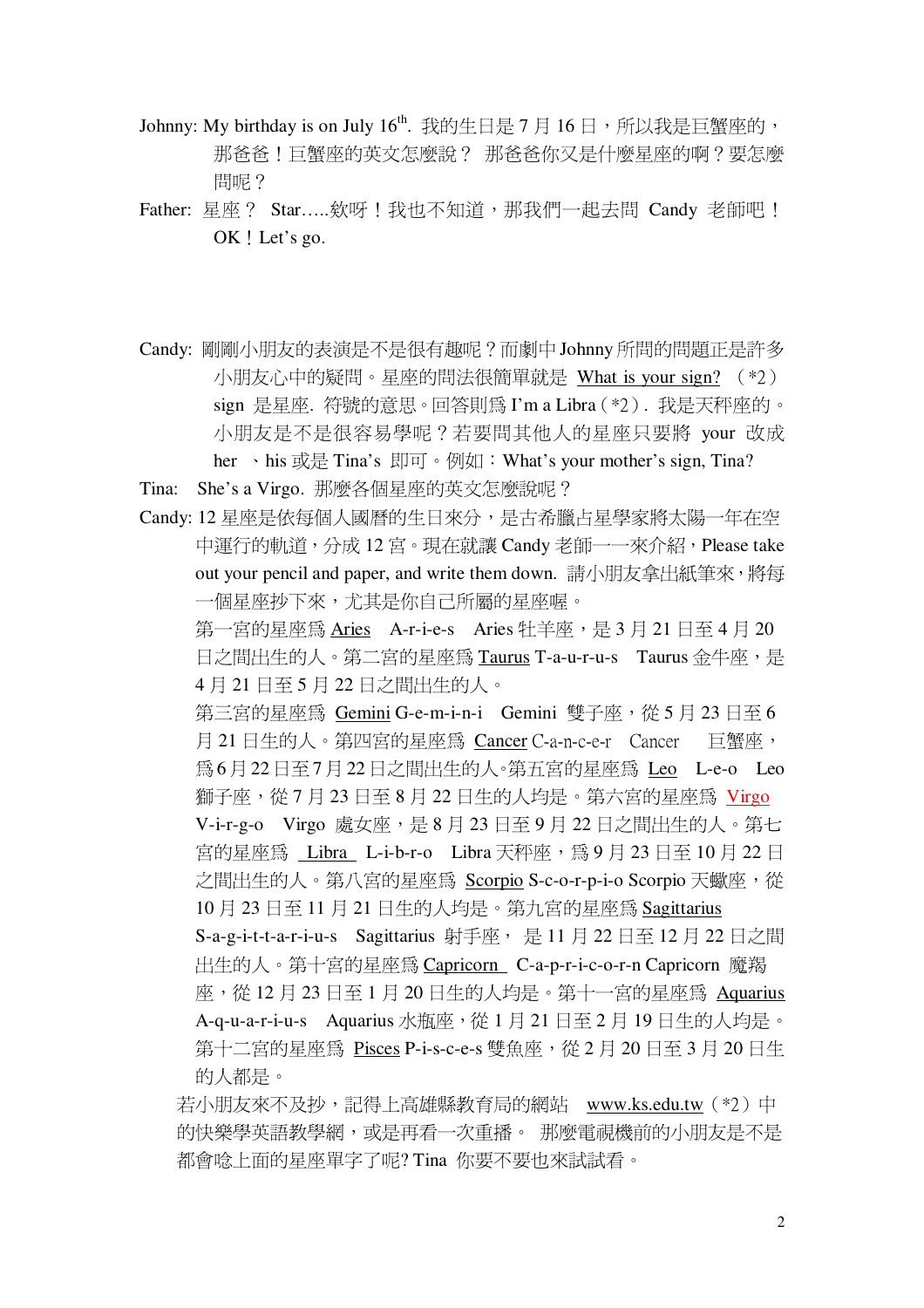Tina: OK, no problem. Aries (\*2) A-r-i-e-s 牡羊座。Taurus (\*2) T-a-u-r-u-s 金 牛座。Gemini (\*2) G-e-m-i-n-i 雙子座, Cancer (\*2) C-a-n-c-e-r 巨蟹座, Leo (\*2) L-e-o 獅子座, Virgo (\*2) V-i-r-g-o Virgo 處女座, Libra (\*2) L-i-b-r-o 天秤座, Scorpio (\*2) S-c-o-r-p-i-o 天蠍座, Sagittarius (\*2) S-a-g-i-t-t-a-r-i-u-s 射手座, Capricorn (\*2) C-a-p-r-i-c-o-r-n 魔羯座, Aquarius (\*2) A-q-u-a-r-i-u-s 水瓶座, Pisces (\*2) P-i-s-c-e-s 雙魚座

Candy: Wow ! That's great. 相信的小朋友都學會這些單字了 · 那麼經由 Candy 老師的解釋後,相信 Johnny 的爸爸一定也會回答 Johnny 的問題了。讓我 們再看一次糖果家族魔法秀。Let's take a look at the VCR again. Go.

Story time-Horoscope

Family: Happy birthday to you.

Happy birthday to you.

Happy birthday to Johnny.

Happy birthday to you.

Father: Today is your birthday. This is your gift. Here you are.

- Johnny: Thank you. 我的生日是7月16日, 所以我是巨蟹座的, 爸爸! 巨蟹座的 英文怎麼說? 那爸爸你又是什麼星座的啊?要怎麼問呢?
- Father:喔, Horoscope 星座 ? 小 Case. 巨蟹座的英文是 Cancer (\*2), 而且小 寫的 cancer 還是癌症的意思呢! 問別人的星座則是 What is your sign?  $(*2)$  Understand?
- Johnny: Understand. 懂了!爸爸!你好厲害, 我好崇拜你喔!What's your sign? 爸爸你是什麼星座的啊?

Father: I'm a Leo. 我是獅子座。

Candy: 小朋友. 看了糖果家族魔法秀以及 Candy 老師的講解之後。 是不是對星 座有了初步的了解呢? 接下來還有 Cindy 小朋友和他朋友 Joe 間的對 話,他們正在看報紙中的星座運勢分析, Let's look at the VCR; don't go away. 不要走開喔,我們馬上回來!

## Body---Part B

Dialog: What's your sign?

Cindy: Hey, Joe, what's your sign? Joe: I'm an Aries. What's yours?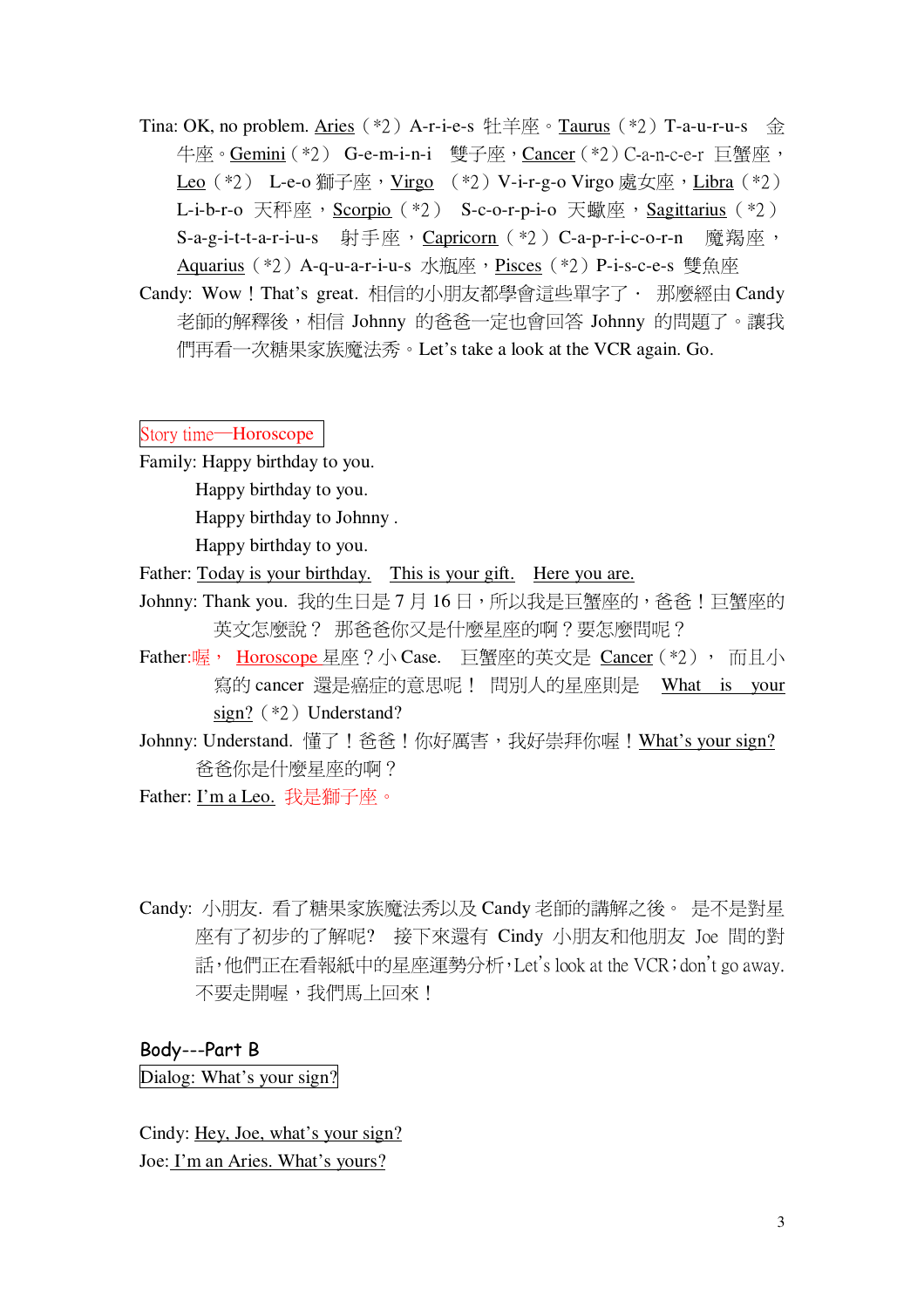Cindy: Can't you guess?

Joe: I know you were born in 1993, but that doesn't help much. Come on. Give me a hint.

Cindy: All right. I'm a water sign.

Joe: Oh, no, too emotional. Don't tell me your sign is Cancer, like my sister?

Cindy: No, I'm a Scorpio, and scorpions bite.

Joe: Really, I've heard that Scorpio and Aries can't get along.

Cindy: Maybe we can be the exception that proves the rule.

Joe: Oh, see. The expert says that we're very lucky today. Let's go to buy a lottery.

Candy: Cindy 和 Joe 每天都有在看報紙中的星座運勢分析. Joe 是牡羊座 Aries

(\*2)而 Cindy 則希望 Joe 能猜猜看她的星座, 所以她說 Can't you guess? (\*2)這個句子是否定疑問句,意思是說你不能猜猜看嗎?但是 Joe 只知 道 Tina 是 1993年生的, 而星座是依出生的生日來分, 對於猜星座沒有幫 助。因此 Joe 才會說 Come on. Give me a hint (\*2) 拜託能不能給一點提 示。All right. (\*2). 好吧, 也就是 OK 的意思, 是很口語化的用法。而 I'm a water sign (\*2) 就是說我是水向星座的意思。

Tina: Candy 老師, 什麼是水向星座啊?

- Candv:在星象學中又將 12 星座分為四象 Four elements (\*2),分別為火向星座 the Fire Sign (\*2), 土向星座 the Earth Sing (\*2), 風向星座 the Wind Sign (\*2), 水向星座 the Water Sign (\*2) 。 而火向星座 the Fire Sign 又句含针羊座 Aries (\*2) 獅子座 Leo (\*2) 及射手座 Sagittarius (\*2) 等, 是屬於比較勇於追求目標, 個性熱情大方。十向星座 the Earth Sing 又句含 余牛座 Taurus (\*2). 處女座 Virgo (\*2) 、 魔羯座 Capricorn (\*2) 等, 他們個性比較實際,做事比較認直謹慎。而風向星座 the Wind Sign, 句含 Candy 老師的天秤座 Libra (\*2)、雙子座 Gemini (\*2)、水瓶座 Aquarius (\*2) 等,他們熱愛追求知識資訊,好奇心強。水向星座 the Water Sign 句含巨蟹座 Cancer (\*2)、天蠍座 Scorpio (\*2)、雙魚座 Pisces (\*2)他 們情緒起伏較大,熱烈洎求愛情。
- Tina: 所以我是 Scorpio 天蠍座, 就是 the Water Sign 水向星座囉。而 Joe 是 Aries 牡羊座就是 the Fire Sign 火向星座, Candy 老師是 Libra 天秤座就是 the Wind Sign 風向星座, 而我媽媽是 Virgo 處女座就是 the Earth Sing 十向星座 了。
- Candy: Good job, Tina. 你真會舉一反三。 而 Joe 在劇中也才會說 Oh, no, too emotional (\*2). 不會吧,太情緒化了,水向星座給人的感覺比較情緒化, 因此 Joe 才會馬上想到他的家人, Don't tell me your sign is Cancer, like my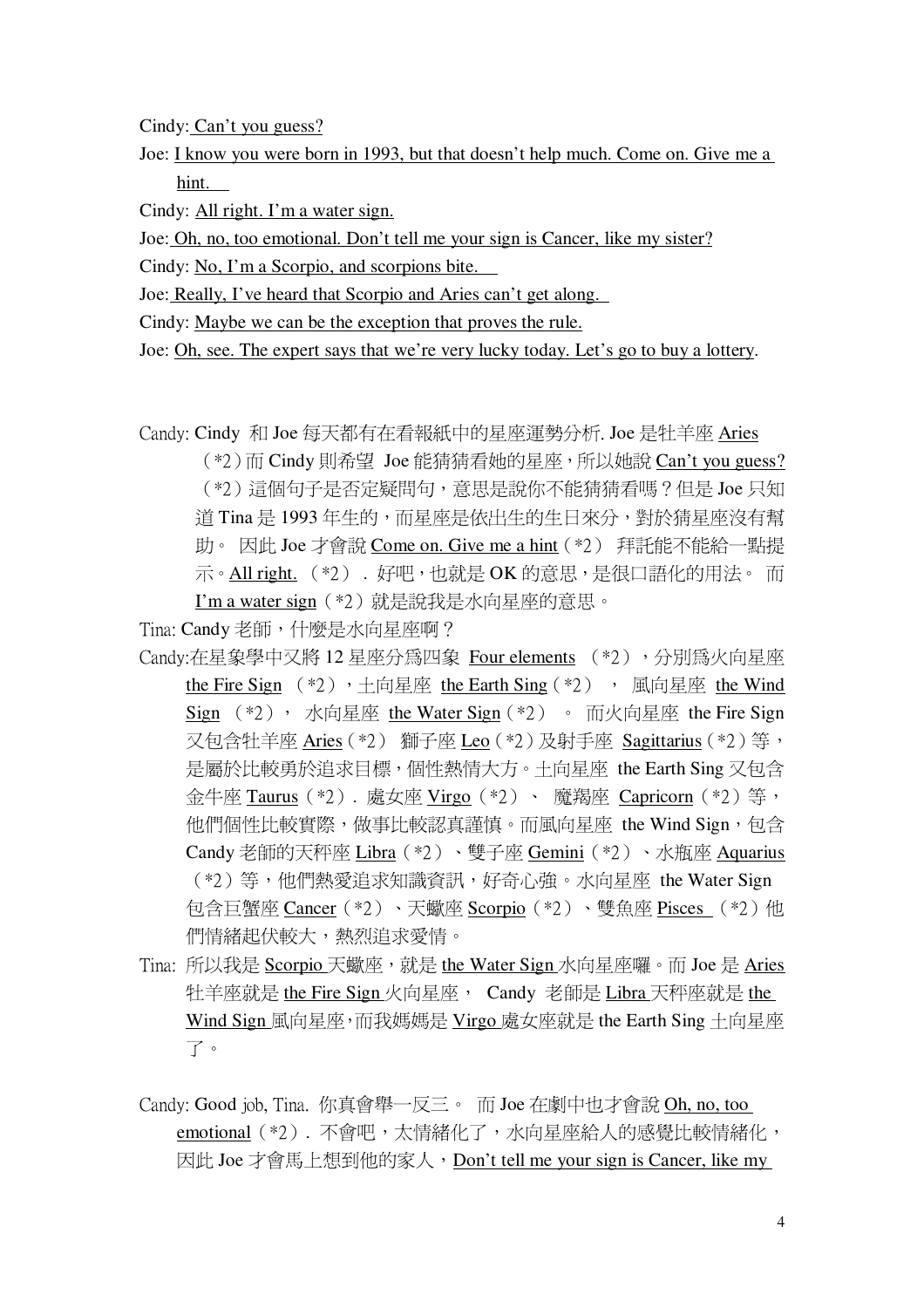sister? (\*2)不要告訴我你的星座是巨蟹座,就像我姊姊一樣,喜怒無常。 No, I'm a Scorpio, and scorpions bite (\*2) 不, 我不是巨蟹座的, 但我是天 蠍座的,蠍子可是會蟄人的喔!Scorpio 是天蠍座,而 scorpion 則是蠍子的 意思。Joe 回答說 Really, I've heard that Scorpio and Aries can't get along. (\*2)真的嗎,我聽說天蠍座和牡羊座很難和睦相處。get along (\*2) 是很 重要的片語是相處的意思,前面加上否定的助動詞就是不好相處。接下來 Cindy 又回答說 Maybe we can be the exception that proves the rule.  $(*2)$  或 許我們會是例外,事情沒有絕對, exception (\*2) 就是例外的意思。 果真如 此,你看吧,專家說今天是我們的幸運日,我們一起去買樂透吧。Oh, see. The expert says that we're very lucky today. Let's go to buy lottery.  $(*2) \circ$  expert (\*2) 是專家的意思, lottery (\*2) 就是目前台灣也很多人買的樂透,樂 透的音是不是跟英文 lottery 很像呢? 那麼經由 Candy 老師的講解後,相信 同學對於這段對話應該更能了解,讓我們再看一次對話,小朋友你們要仔細 聽哦! Let's take a look at the VCR again. Let's go.

# Body---PartC (5 minutes) Let's Play Bingo.

Candy: 今天的主題 Horoscope 星座是不是很受用?Candy 老師希望小朋友一 定要會說自己以及家人的星座,要記得常常使用。希望你們能像 Cindy 和 Joe 一樣喜歡英文,每週都要收看 Happy English Learning 節目喔。Now let's play Bingo. 接下來我們要玩小朋友最喜歡玩的 Bingo 遊戲。這個遊戲 不但有趣,更能增加小朋友對星座英文的印象。小朋友記得激請你的同學 及朋友一起來玩。 Everyone takes out a piece of paper, and then draw a Bingo picture。請小朋友每人拿出一張白紙, 劃上九宮格的 Bingo 圖, 然 後將以下的單字埴入九宮格內。 Sagittarius (\*2), Capricorn (\*2), Virgo (\*2), Gemini (\*2), Cancer  $(*2)$ , Taurus  $(*2)$ , Aquarius  $(*2)$ , Pisces  $(*2)$ , Aries  $(*2)$ . After this, please listen to me carefully, and circle these words. 接下來,請 小朋友將老師唸到的單字圈起來。誰先連成一條線,誰就是贏家 the

winner •

第一個是 Sagittarius (\*2), 第二個是 Capricorn (\*2) 。

- Tina: 接下來的星座是 Cancer (\*2),然後是 Virgo (\*2), Yeah ! Bingo, I'm the winner.
- Candy: Wow! You look so happy. Do you want to play Bingo again? 你看起來怎麼快 樂?澴想再玩一次嗎?

## Tina: Of course 1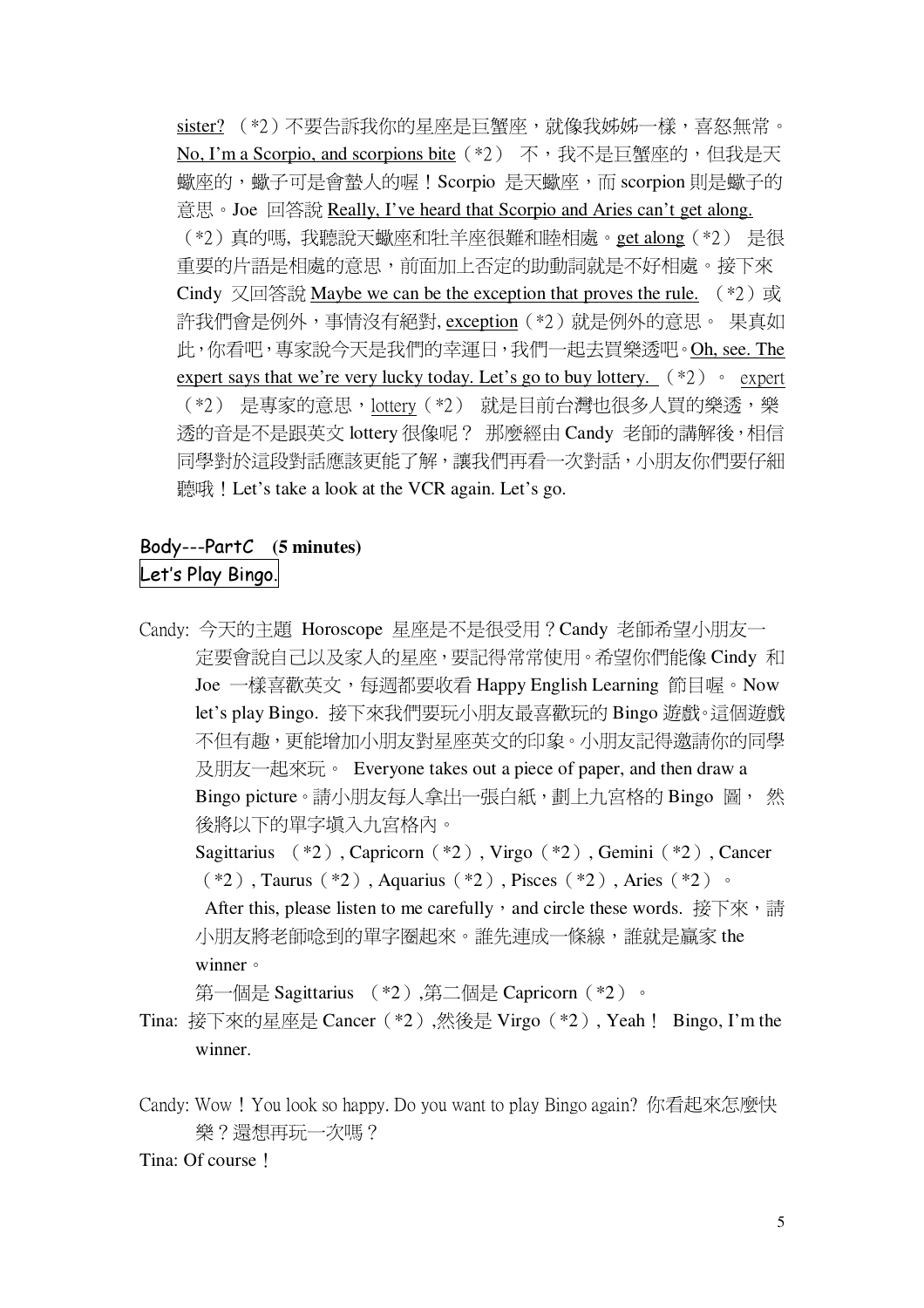Candy:小朋友如果你這次沒有贏的話,我們再玩一次,讓你有機會扳回劣勢。 Are you ready?

Tina: Ready!

- Candy: The first one is Aquarius  $(*2)$ . The second one is Pisces  $(*2)$ . Tina, it's your turn. Tina, 換你了。
- Tina: Ok, let me think. 讓我想一想, 接下來的星座是 Gemini(\*2), 然後是 Taurus  $(*2)$ .
- Candy: It's my turn. 換我了。再下一個是 Aries (\*2)。Yeah ! Bingo ! Give my five. I'm the winner this time. 這一次換我是贏家了。

小朋友 Bingo 遊戲是不是很有趣呢?你也可以從12星座中任選9個星座出 來玩,增加遊戲的刺激性。這個遊戲能夠幫助你記住重要的單字,可以常 常在家跟親戚朋友一起玩喔。 最後請 Cindy, Joe 和 Ken 一起來演 唱老師所編的星座歌,這首歌的旋律是兩隻老虎,是由 Candy 老師將星座 的說法編入歌詞內,很容易朗朗上口,請小朋友一定要跟著唱喔! Let's sing this song together.

Song—What is your sign? 唱遊景(3分鐘) What is your sign? What is your sign? I'm a Leo. I'm a Leo Are you a Leo? Are you a Leo? Yes, I am. Yes, I am. What is your sign? What is your sign? I'm a Cancer. I'm a Cancer Are you a Virgo? Are you a Virgo? No, I'm not. No, I'm not. (Repeat)

# Ending: 片尾景(1minute)

Candy: 小朋友是不是都已經學會了今天的 12 星座了呢?也學會如何詢問他人